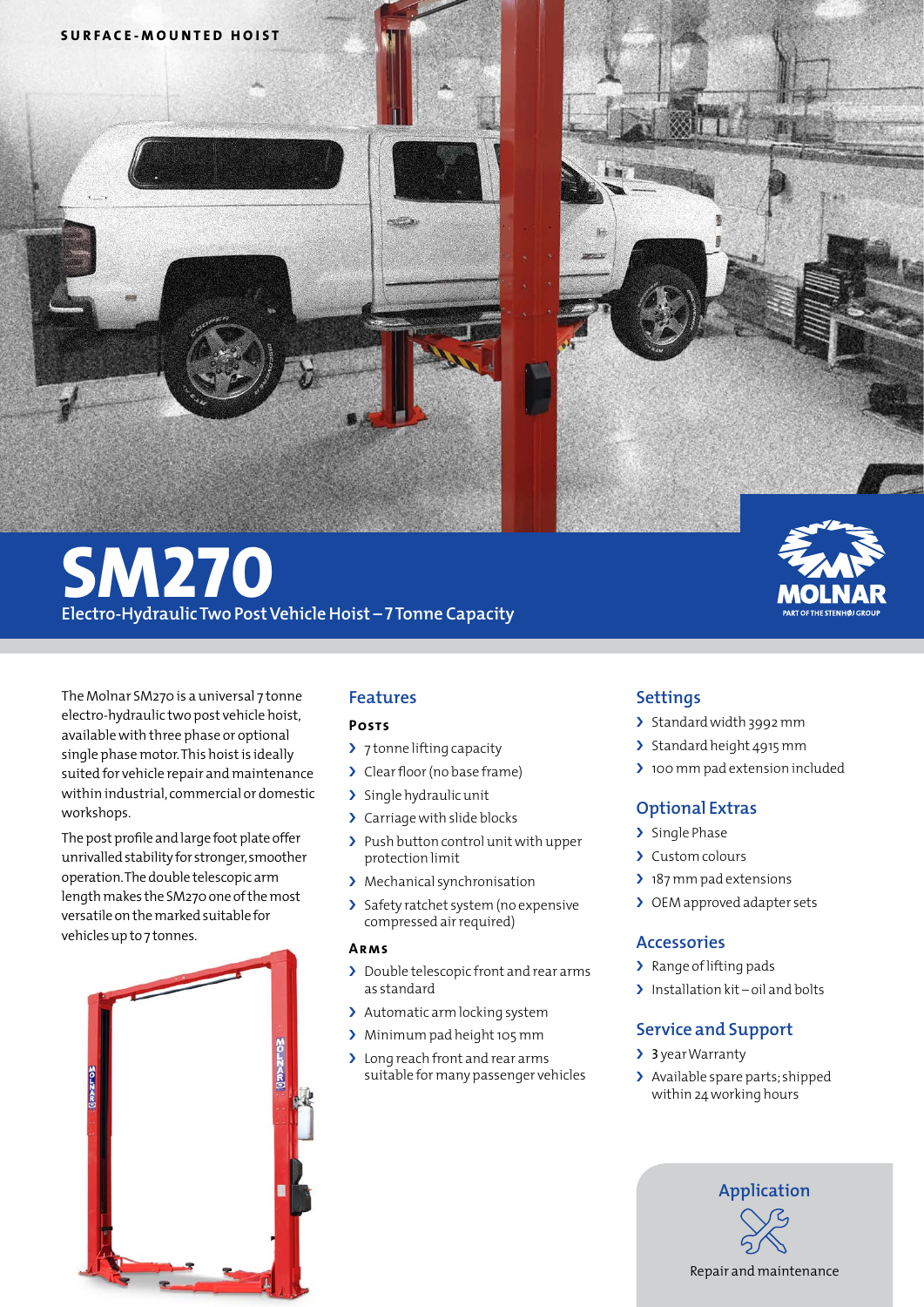

| <b>Technical Data</b><br><b>Arm Structure</b>        | Lifting capacity                         | 7000 kg                                                                       |
|------------------------------------------------------|------------------------------------------|-------------------------------------------------------------------------------|
|                                                      | Lifting height                           | 1885 mm                                                                       |
|                                                      | Working height                           | 1885 mm                                                                       |
|                                                      | Lifting / lowering time                  | 65 seconds                                                                    |
|                                                      | Motor unit                               | 3 kW                                                                          |
|                                                      | Voltage                                  | 415V 3 Phase + Earth<br>(Neutral NOT required)<br>240 V single phase optional |
|                                                      | Lifting pad                              | 105-135 mm adjustable                                                         |
|                                                      | Minimum height                           | 105 mm                                                                        |
|                                                      | Drive-through width                      | 2900 mm                                                                       |
|                                                      | Width between posts                      | 3330 mm                                                                       |
|                                                      | Total width - outer edges<br>base plates | 3992 mm                                                                       |
|                                                      | Total height including post              | 4915 mm                                                                       |
|                                                      | Arm length front,<br>minimum-maximum     | 900–1820 mm                                                                   |
|                                                      | Arm length rear,<br>minimum-maximum      | 900-1820 mm                                                                   |
|                                                      |                                          |                                                                               |
| Dimensions<br>mainten<br>Lifting<br>the <b>Level</b> |                                          |                                                                               |



Dimensions in mm. Specifications/Images subject to change without prior notice. To validate warranty, proof of a valid maintenance contract will be required. Images and Illustrations are indicative and may be modified without notice

> *For more information, please contact Molnar or your local Molnar Representative*

 **1300 MOLNAR** (1300 665 627) 08 **8234 3611**  08 **8234 4322 sales@molnarhoists.com.au**

www.**molnarhoists.com.au**

**M MolnarAustralia**